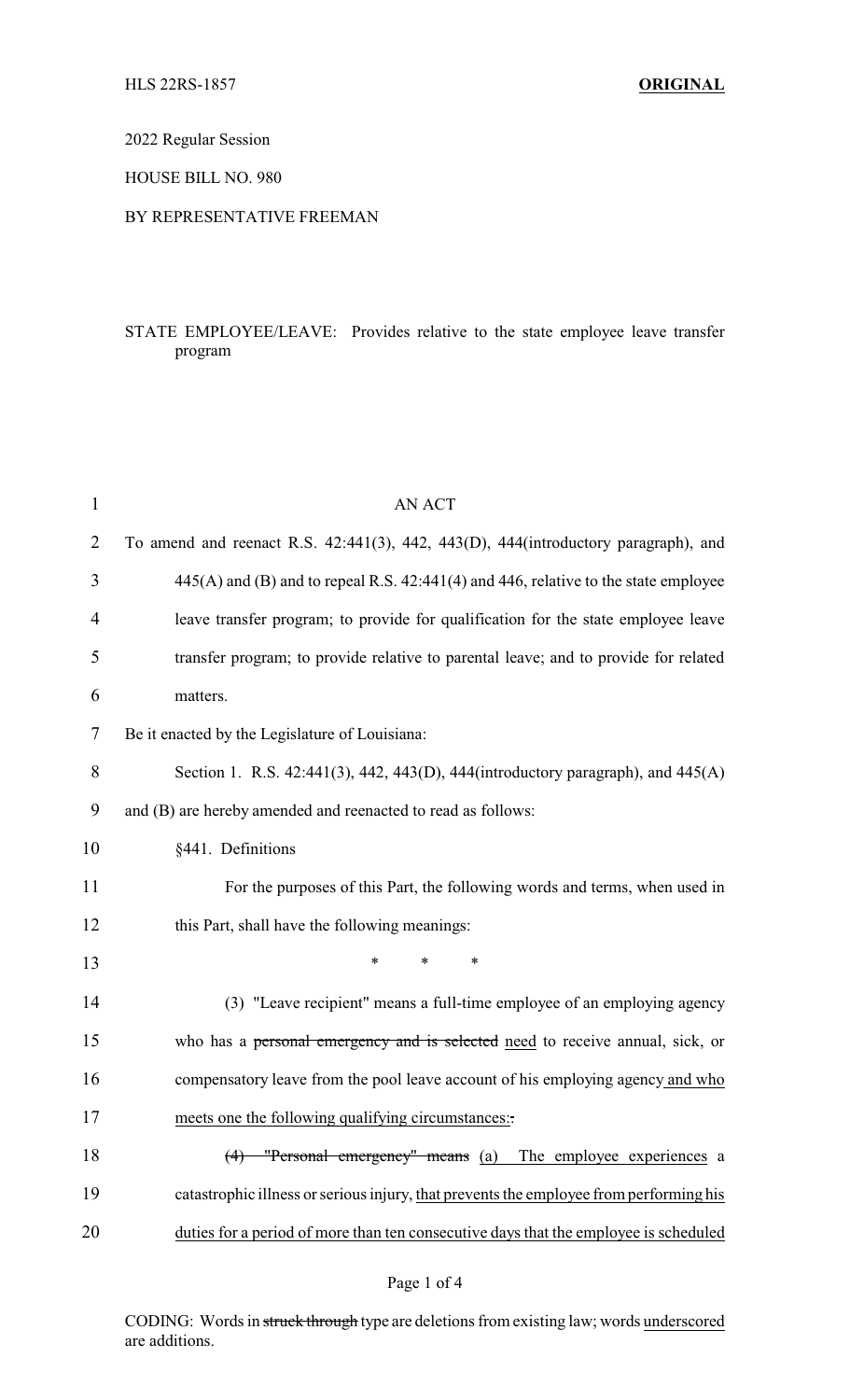| 1              | to work, and the employee does not have sufficient annual, sick, or compensatory         |
|----------------|------------------------------------------------------------------------------------------|
| $\overline{2}$ | leave credited to the employee personally to cover the entire period of illness or       |
| 3              | injury to a full-time state employee participating in the employing agency's leave-      |
| 4              | transfer program, or to the employee's spouse or a                                       |
| 5              | The employee has a significant other, minor child, child who is still<br>(b)             |
| 6              | financially supported by the employee, or dependent parent for whom the employee         |
| 7              | is the primary caregiver who experiences a catastrophic illness or serious injury of     |
| 8              | the employee, which that prevents the employee from performing his duties for a          |
| 9              | period of more than ten consecutive days which that the employee is scheduled to         |
| 10             | work, and the employee does not have sufficient annual, sick, or compensatory leave      |
| 11             | credited to the employee personally to cover the entire period of illness or injury.     |
| 12             | (c) The employee experiences the birth or adoption of a child and does not               |
| 13             | have sufficient annual, sick, or compensatory time to cover a minimum of six weeks       |
| 14             | of parental leave immediately following the birth or adoption.                           |
| 15             | §442. Leave transfer pools; establishment                                                |
| 16             | The State Civil Service Commission and the State Police Commission may                   |
| 17             | establish a plan for the participation in the leave-transfer program, allowing full-time |
| 18             | employees to pool their annual, sick, and compensatory leave and allowing any leave      |
| 19             | thus pooled to be used by any participating employee for a personal emergency leave      |
| 20             | recipient, when that employee has used all annual, sick, and compensatory leave that     |
| 21             | has been personally accrued by him.                                                      |
| 22             | §443. Pool leave account; participation; use                                             |
| 23             | *<br>∗                                                                                   |
| 24             | D. A leave recipient approved for participation under the pool account may               |
| 25             | use annual, sick, or compensatory leave from the pool account in the same manner         |
| 26             | for a personal emergency as if the recipient had accrued the leave in the manner         |
| 27             | provided by law, rule, regulation, or policy.                                            |
| 28             | ∗<br>*<br>∗                                                                              |

# Page 2 of 4

CODING: Words in struck through type are deletions from existing law; words underscored are additions.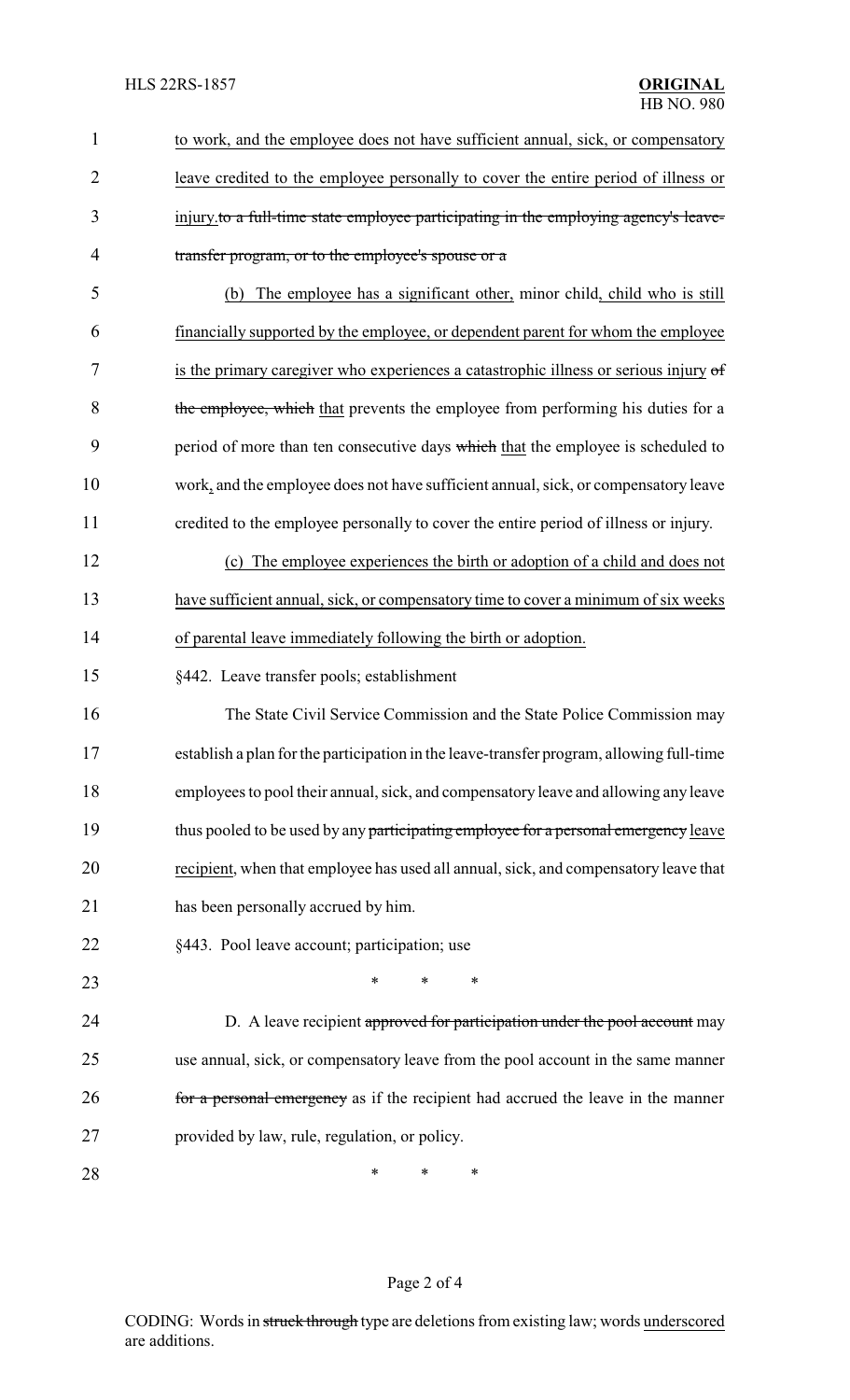| $\mathbf{1}$   | §444. Pool account leave request                                                      |
|----------------|---------------------------------------------------------------------------------------|
| $\overline{2}$ | Employees of a state agency requesting leave from the pool leave account for          |
| 3              | a personal emergency under the provisions of this Part, must shall submit a written   |
| 4              | leave request to the employing agency with the following information included:        |
| 5              | *<br>$\ast$<br>$\ast$                                                                 |
| 6              | §445. Agency procedures                                                               |
| 7              | A. The employing agency shall monitor the status of the personal emergency            |
| 8              | qualifying circumstance affecting the leave recipient and establish procedures to     |
| 9              | ensure that transferred annual, sick, or compensatory leave from the pool is not used |
| 10             | after a personal emergency such circumstance ceases to exist.                         |
| 11             | B. A personal emergency qualifying circumstance affecting a leave recipient           |
| 12             | terminates when the employing agency determines that the personal emergency           |
| 13             | qualifying circumstance no longer exists or the leave recipient's employment          |
| 14             | terminates.                                                                           |
| 15             | $\ast$<br>*<br>$\ast$                                                                 |
| 16             | Section 2. R.S. 42:441(4) and 446 are hereby repealed in their entirety.              |

### DIGEST

The digest printed below was prepared by House Legislative Services. It constitutes no part of the legislative instrument. The keyword, one-liner, abstract, and digest do not constitute part of the law or proof or indicia of legislative intent. [R.S. 1:13(B) and 24:177(E)]

| HB 980 Original | 2022 Regular Session | Freeman |
|-----------------|----------------------|---------|
|                 |                      |         |

**Abstract:** Expands the state employee leave transfer program to include parental leave.

Present law authorizes the State Civil Service Commission and the State Police Commission to establish a leave transfer program allowing full-time employees to pool unused leave for use by a participating employee who has used all of his leave.

Present law provides that an employee may receive leave from the employing agency's leave transfer program if the employing agency finds that the employee, the employee's spouse, or the minor child of the employee has suffered a catastrophic illness or serious injury which prevents the employee from performing his duties for a period of more than 10 consecutive days which the employee is scheduled to work and the employee does not have sufficient annual, sick, or compensatory leave.

Proposed law retains present law and provides that such employee may also receive leave from the leave transfer program to cover six weeks of parental leave immediately after the birth or adoption of a child. Additionally provides that an employee may request leave from the leave transfer program if a child who is still supported by the employee, a significant

#### Page 3 of 4

CODING: Words in struck through type are deletions from existing law; words underscored are additions.